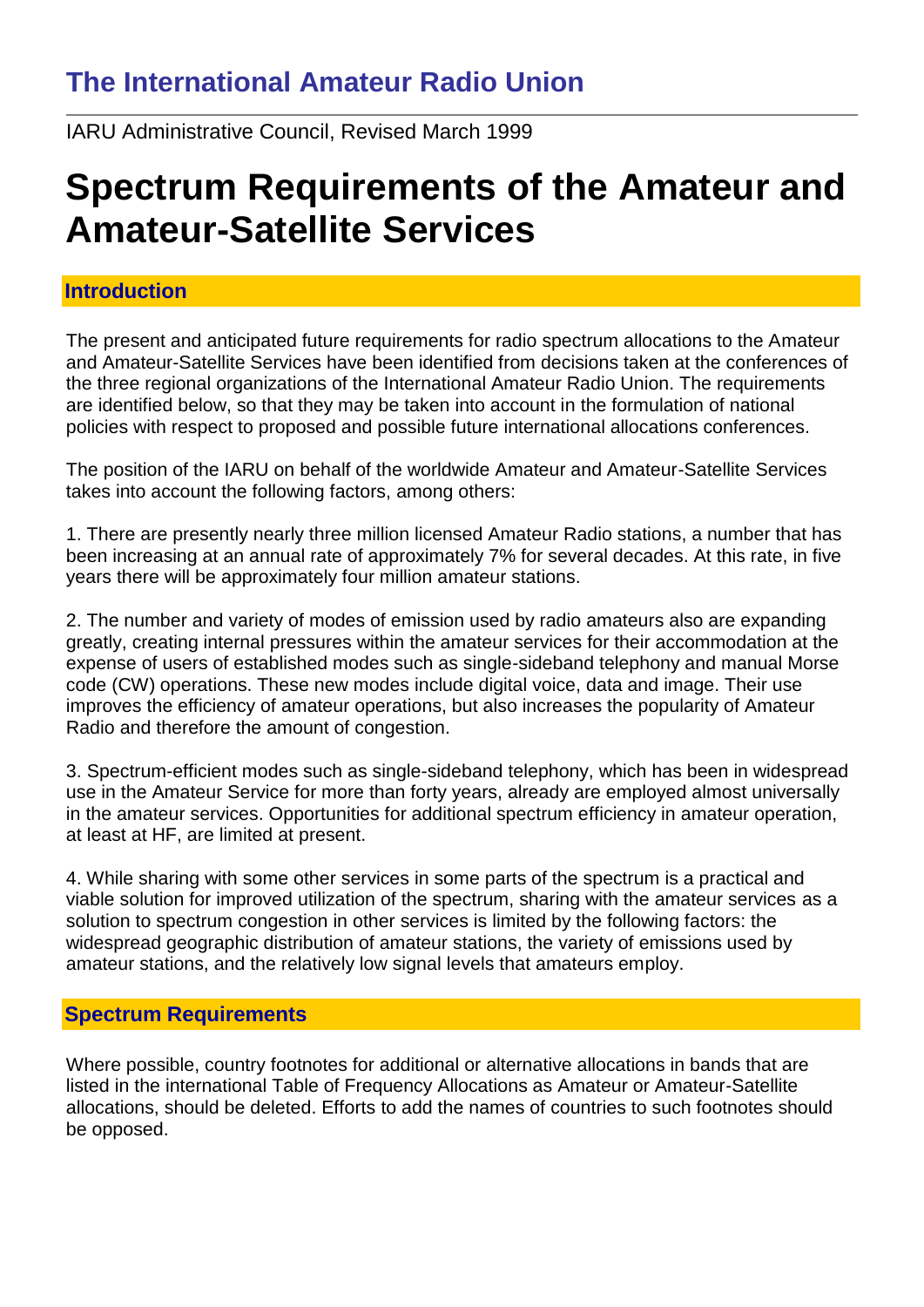#### **The Amateur Service seeks a shared LF allocation.**

At the present time, there is no global or regional allocation to the Amateur Service in the lowfrequency (LF) band. This frequency range has characteristics quite unlike those of higher frequencies, and there is considerable interest in LF propagation and antenna experimentation by individuals.

IARU Region 1 (Tel-Aviv, 1996) recommends that member societies in Region 1 seek access to a segment, preferably in the vicinity of 136 kHz, on a secondary, non-interference basis. Coordinated efforts by IARU Region 1 have led to the adoption by the CEPT European Radiocommunications Committee of Recommendation 62-01, that the band 135.7 - 137.8 kHz may be used with a maximum ERP of 1 watt on a secondary basis by the Amateur Service in the 42 CEPT countries. This recommendation came into force in May 1997 and has already been implemented by several CEPT countries, either with the specified ERP limit or with a transmitter power limit of 100 watts. It could serve as the basis for an allocation in other geographical areas.

In May 1996, through RSGB efforts, amateurs in the UK obtained access to the band 71.6-74.4 kHz with up to 1 watt ERP. In the year 2000 this allocation will be phased out. The CEPT recommended allocation became available to UK amateurs in January 1998.

Some administrations issue experimental licenses to amateurs or otherwise permit LF lowpower operation; for example, in the band 160-190 kHz in the USA and 165-190 kHz in Australia and New Zealand. In a spectrum study, the USA administration approved, in principle, an ARRL requirement for a shared allocation in the vicinity of 160--190 kHz. Subsequently, the ARRL decided to petition the FCC for domestic allocations in the bands 135.7--137.8 kHz and 160--190 kHz.

Although a worldwide harmonized allocation at LF would facilitate propagation experimentation and antenna design, it may be necessary to accept regional allocations in order to be compatible with existing users, including broadcasting.

#### *1800-2000 kHz*

#### **In the vicinity of 1800 kHz, the Amateur Service requires an exclusive worldwide allocation of 100 kHz and an additional shared worldwide allocation of 100 kHz.**

This band presently is the lowest-frequency amateur allocation, and is the only mediumfrequency (MF) allocation to the Amateur Service. Its propagation characteristics allow short range communications during the daytime hours and medium and long range communications during the night-time hours. This band is particularly useful during sunspot minima, when the maximum usable frequency (MUF) is below 3500 kHz.

There is reason to believe that the growing use of GNSS (GPS and GLONASS) positioning systems will render obsolete radiolocation systems operating in the band 1900-2000 kHz.

#### *3500-4000 kHz*

**The Amateur Service requires a common worldwide exclusive allocation of at least 300 kHz, and retention of the present additional shared allocations in Regions 2 and 3.**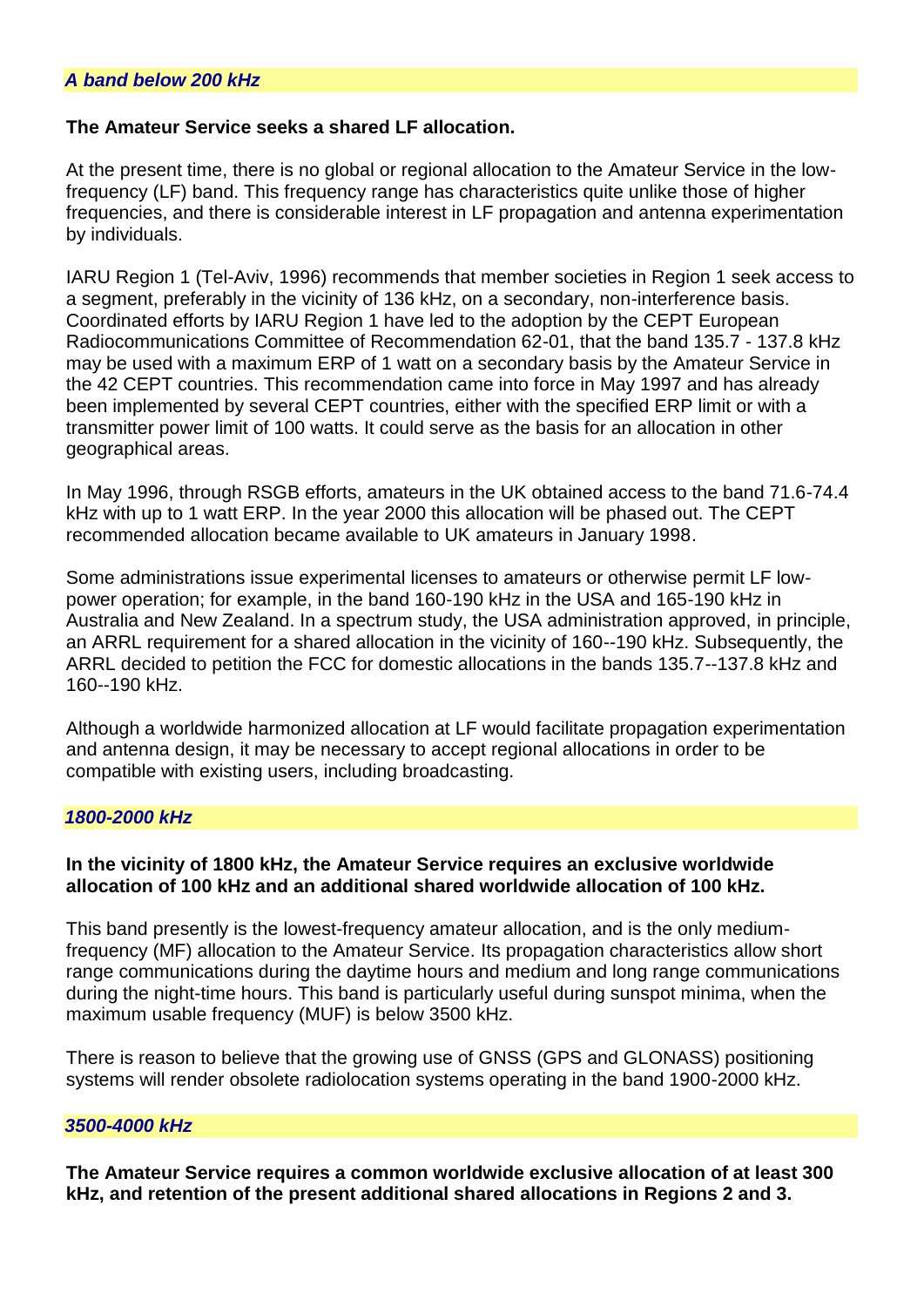This band is used extensively by radio amateurs for contacts over distances of up to 500 km during the day, and for distances of 2000 km and more at night. In many countries it is heavily populated with networks of amateur stations that provide training for emergency communications during natural disasters, and is heavily utilized during communications emergencies. Item 2.13 of the Preliminary Agenda for the [2003] World Radiocommunication Conference calls for "examination of the adequacy of the frequency allocations for HF broadcasting from about 4 MHz to 10 MHz, taking into account the seasonal planning procedures adopted by WRC-97…" Any additional allocations to the broadcasting service should not be at the expense of the Amateur Service. Any increase in broadcasting in one region should not cause interference to amateurs in another region and should not constrain amateur operations in another region.

#### *A band in the vicinity of 5 MHz*

#### **A narrow allocation, even on a shared basis, is sought in the vicinity of 5 MHz to assist the Amateur Service in overcoming a number of difficulties.**

Based on the recommendation of the 1978 CCIR Special Preparatory Meeting, the 1979 World Administrative Radio Conference accepted the principle that, like other high-frequency radio services, the Amateur Service should have access to a family of frequency bands so communications can be maintained as propagation conditions change. New exclusive allocations were added in the vicinity of 25 and 18 MHz, and a new allocation secondary to the fixed service was added in the vicinity of 10 MHz, to bridge gaps between the bands then in existence.

Particularly in the higher latitudes, there are many times when the MUF is below 7 MHz but is too far above the next lowest amateur frequency band (3.8 or 4.0 MHz, depending upon the Region) for communication to be supported in that band using typical amateur antennas and power levels. Also, as amateur communication increasingly uses digital rather than analog modes of emission, intersymbol distortion caused by multipath propagation becomes a more important factor and requires choice of an operating frequency as near as possible to the MUF.

The USA administration has identified 4945-4995 kHz as a band where it appears possible to satisfy the Amateur Service requirement. The identification of the specific frequency band is extremely tentative and other, possibly more promising options are being examined.

#### *7000-7300 kHz*

#### **The Amateur Service seeks an exclusive, worldwide allocation in the vicinity of 7 MHz of no less than 300 kHz.**

As the only primary allocation to the Amateur Service between 4 and 14 MHz, the 7-MHz band is in heavy use 24 hours each day. During daylight hours, the band carries the bulk of amateur skywave communication over distances of less than 1300 km. During the winter and during periods of low solar activity, and at other times when the MUF falls below 10 MHz, it must support the bulk of amateur intercontinental communication during the hours of darkness. As such, the Amateur Service is heavily dependent upon the 7-MHz band during natural disasters, when communications provided by radio amateurs may be the only means of maintaining critical communications links. A 300-kHz exclusive worldwide amateur allocation is the minimum requirement that would ensure effective communications support particularly in the event of natural disasters.

Before the 1938 Cairo Conference, this 300-kHz band was a worldwide, exclusive amateur allocation. At Cairo, rising tensions and political interests in Europe and the Far East and the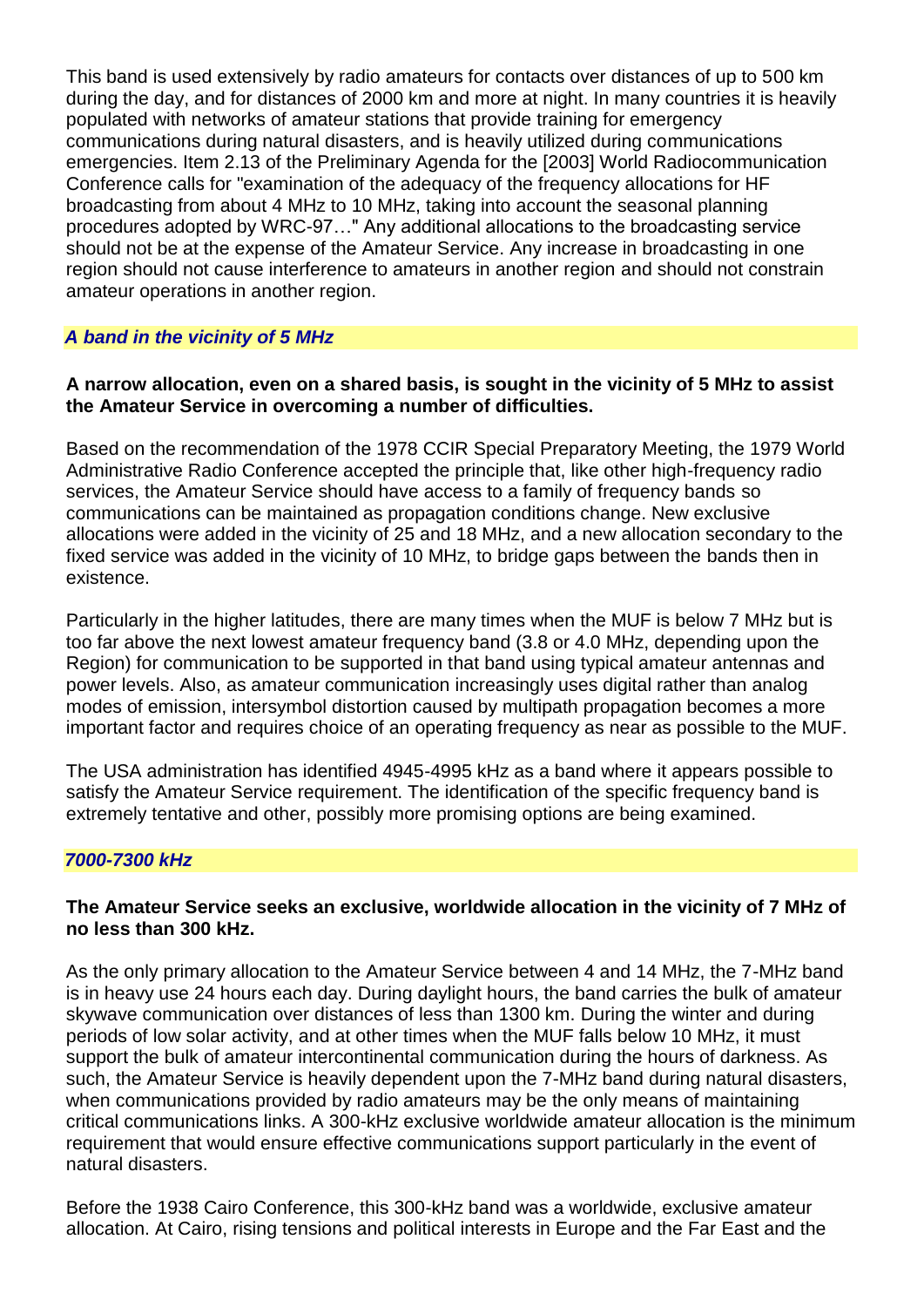resulting interest in propaganda broadcasting in the period leading up to the Second World War caused the top portion of the band to be made available for broadcasting outside the Americas.

The Amateur Service requirement continues to be for at least a 300-kHz allocation. This requirement is even greater today than in the past, owing to the increasing number of amateur stations and the expanding diversity of modes of emission used in the Amateur Service. However, the requirement is being met only in Region 2 and in certain countries in Regions 1 and 3 that permit their amateur stations to operate in 7100-7300 kHz under the provisions of Radio Regulation S4.4, and then only at those times (mostly during daylight hours) when broadcasting interference does not preclude full use of the band by amateur stations. In most countries in Regions 1 and 3, amateurs are limited to the portion of the band that is exclusively amateur, worldwide: 7000-7100 kHz.

In the past, broadcasting in derogation of the ITU Table of Frequency Allocations limited the usefulness of the exclusive amateur allocation in the band 7000-7100 kHz. As a result of ITU Resolution 641 and the cooperation of administrations, broadcasting in the band 7000-7100 kHz has been reduced substantially. Nonetheless, congestion in the Amateur Service is a significant problem and a return to the previous allocation of 300 kHz, worldwide, in the vicinity of 7 MHz is *strongly* indicated.

Should administrations determine that they would be better served by shifting the exclusive 300 kHz worldwide amateur allocation to a somewhat lower frequency, the Amateur Service would be willing to accept the implications and costs of such a decision in order to maintain its communications capabilities in such an important band. Transition procedures would need to be established that will adequately protect the interests of the Amateur Service.

At WARC-92, a USA proposal for allocation of a band above 7200 kHz to HF broadcasting and a consequential allocation of 6900-7200 kHz to the amateur services worldwide was not accepted. However, at Mexico's initiative, Recommendation 718 was adopted calling for realignment of the bands around 7 MHz at a future competent conference. The preliminary agenda for WRC-[2003] includes Recommendation 718.

Discussions since WRC-95 with delegates representing major HF broadcasters indicate some willingness to cooperate with amateurs to the end that amateurs could have the band 6900- 7200 kHz and broadcasters could operate above 7200 kHz. There may still be opposition to this realignment from fixed service interests, whose primary allocation of 6765-7000 kHz (which is also allocated to the land mobile service on a secondary basis) would be affected. The IARU supports continuing this constructive dialogue.

#### *10100-10150 kHz*

#### **The Amateur Service seeks expansion of the present secondary allocation of 10100- 10150 kHz to a primary allocation of 10100-10350 kHz.**

The band 10100-10150 kHz was newly allocated to the Amateur Service at WARC-79, on a secondary basis. It is the only HF allocation to the Amateur Service on a secondary basis. The Amateur Service has been exceedingly careful to provide protection to the fixed service, which has the same allocation on a primary basis. Harmful interference has been avoided by discouraging competitive activities and by avoiding telephony operation, which might cause congestion.

Even with these restrictions, the band has proven highly popular to operators in the Amateur Service because it provides an essential "bridge" between the 7-MHz and the 14-MHz bands during changing propagation conditions.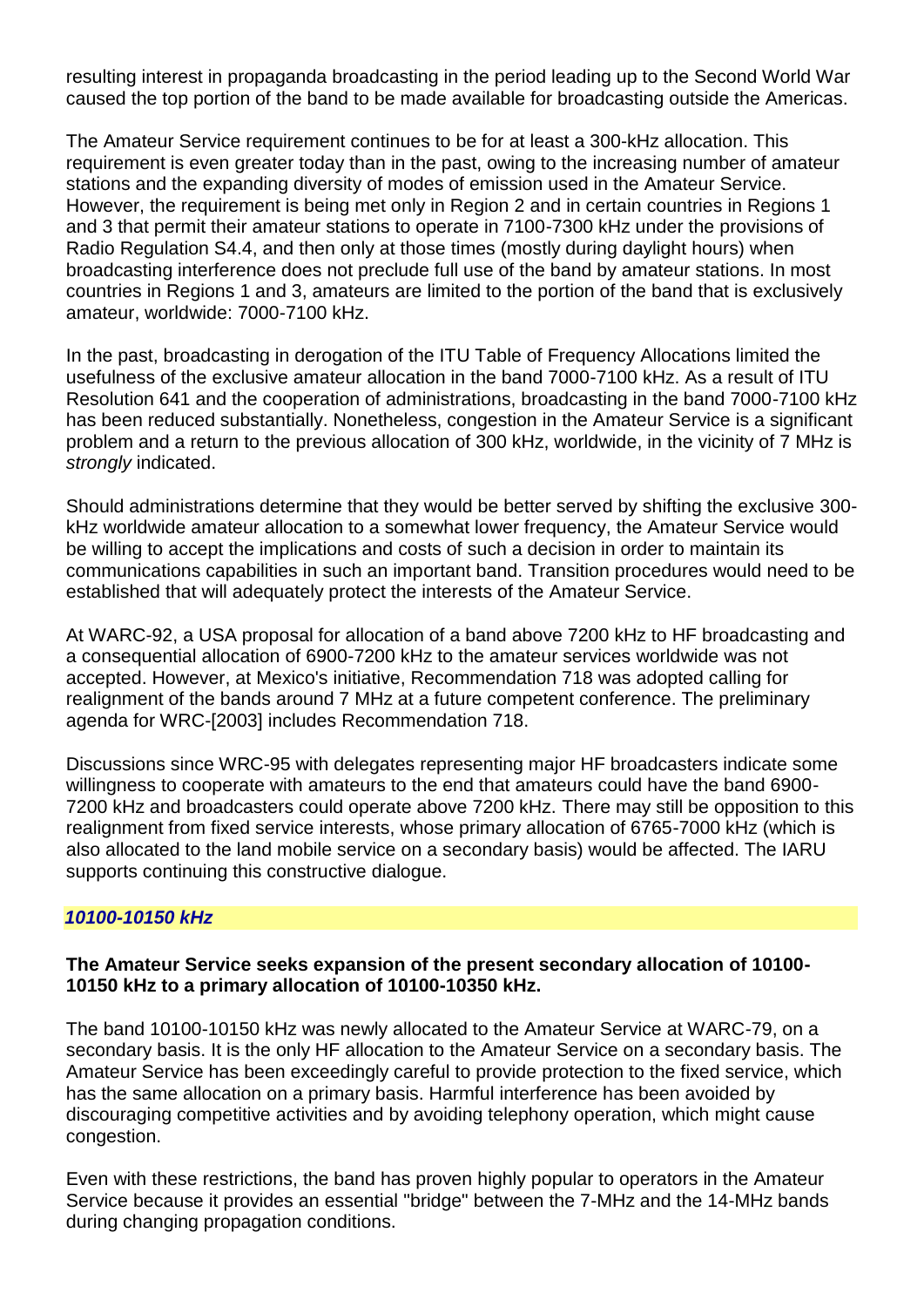The minimum requirements of the Amateur Service would best be met by a primary allocation of 250 kHz bandwidth, such as the band 10100-10350 kHz.

#### *14000-14350 kHz*

#### **The growth of the Amateur Service and its heavy dependence on this band for international communication using CW, SSB, and digital modes justifies a return to an allocation of 14000-14400 kHz.**

This band is undoubtedly the most popular amateur band for international communications. It bears an extremely heavy load of both CW and SSB traffic. In recent years, amateurs in their voluntary band planning have found it increasingly difficult to accommodate the newer digital modes within the 14-MHz allocation, thereby limiting the contribution of the Amateur Service to the experimentation with new techniques.

At the Washington Conference of 1927 this allocation was established at 14000-14400 kHz, but at the Atlantic City Conference of 1947 it was reduced by 50 kHz, to 14000-14350 kHz.

#### *18068-18168 kHz*

#### **The growing needs of the Amateur Service would best be addressed by an exclusive allocation of 250 kHz in this vicinity.**

The band 18068-18168 kHz was allocated to the Amateur Service at WARC-79, but full implementation was delayed for some ten years pending the reaccommodation of fixed service stations. Now, most ITU member administrations permit their amateurs to use this allocation. It has proven to be very popular with operators in the Amateur Service who wish to avoid the congestion in the 14-MHz band and who are flexible in selecting the best operating frequency for a given path. Monitoring indicates that amateur utilization of this band is higher than the utilization of adjacent bands by other services.

#### *21000-21450 kHz*

#### **Retention of this important allocation, which is only barely adequate for Amateur Service needs, is absolutely essential.**

On the basis of congestion during daylight hours when the MUF exceeds 21 MHz, an expansion of this band by 50 kHz could be readily justified. However, in view of the greater importance of meeting other Amateur Service requirements that are as yet unfulfilled, such an expansion is presently not of the highest priority.

#### *24890-24990 kHz*

#### **The needs of the Amateur and Amateur-Satellite Services would be best served by an allocation of 250 kHz in this vicinity.**

The band 24890-24990 kHz was allocated to the Amateur Service at WARC-79, but full implementation was delayed for several years pending the reaccommodation of fixed service stations. Now, most ITU member administrations permit their amateurs to use this allocation. It has proven to be very popular with amateur operators, particularly at those times when the MUF is below the wider and extremely popular 28-MHz band. Monitoring indicates that amateur utilization of this band is higher than the utilization of adjacent bands by other services.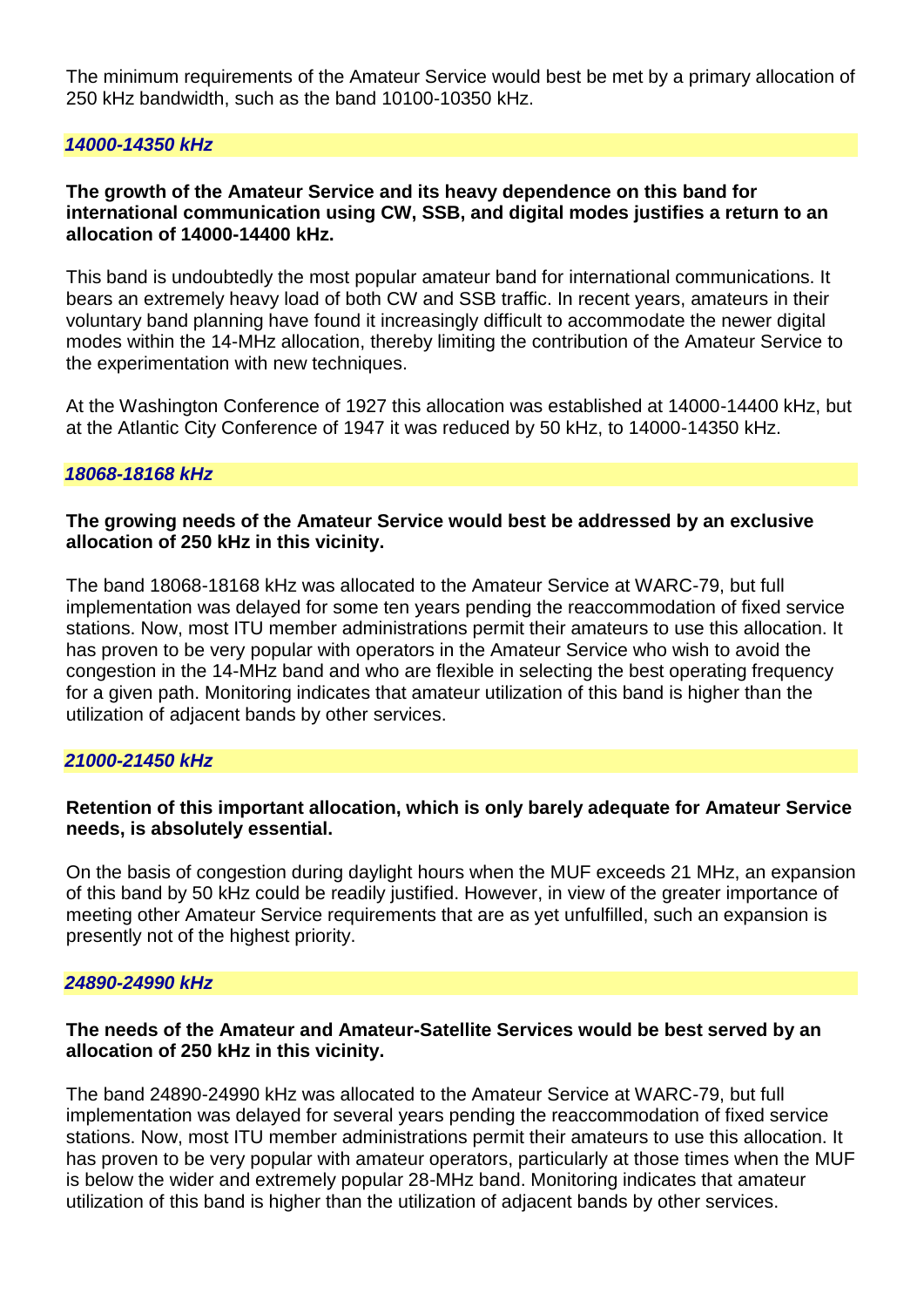#### **Retention of this popular band is essential to the Amateur and Amateur-Satellite Services.**

This allocation is extensively used for both terrestrial and satellite communications. Modes that cannot be accommodated on lower-frequency bands owing to their inherent bandwidths can be accommodated here, offering (under favorable propagation conditions) the only opportunity for international communication via these modes. While no additional terrestrial allocation is imperative at this time, retention of the band is extremely important for absorbing growth in HF Amateur Service activity.

## *29.7-50 MHz*

#### **The Amateur Service requires allocations to narrow bands between 30 and 50 MHz.**

As land mobile services vacate the band 29.7-50 MHz and migrate to higher frequencies, there appears to be an opportunity to gain shared allocations in this range for propagation experimentation, e.g., five, 50-kHz slots. The band 29.7-30.0 MHz would be useful for expansion of Amateur-Satellite operations now occurring immediately below 29.7 MHz. Of particular interest is the ISM band centered at 40.68 MHz. Within the context of European harmonization IARU Region 1 has sought access to this ISM band, initially for propagation research beacons, and has received some encouragement. The slots above 30 MHz would be useful for the Amateur Service, where this frequency range is well suited for meteor-scatter propagation.

#### *50-54 MHz*

#### **The Amateur Service requires retention of the exclusive 50-MHz allocation where it now exists, and provision of an allocation of at least 2 MHz in other geographic areas, with at least 500 kHz on an exclusive basis.**

This band is used for local amateur communication on an around-the-clock basis, including radio control of objects. Tropospheric scatter and sky-wave propagation (principally sporadic-E and occasional F-layer propagation at sunspot maxima) are used for longer distances, as well as auroral propagation at the higher latitudes. Meteor scatter has been used for Morse code and voice communications primarily during meteor showers. Newer computer-based techniques promise to make meteor scatter a routine propagation mode for distances up to 2,000 km.

In Regions 2 and 3, and in some countries in Region 1, there is an allocation of 4 MHz to the Amateur Service. In some local areas, proximity to television broadcasting on frequencies adjacent to the band limits the usefulness of some portions of the band.

In the CEPT process of European harmonization, IARU Region 1 has achieved an amateur secondary allocation in the band 50 - 52 MHz in the CEPT European Common Allocation Table (ECA). It has also achieved a CEPT-ERC statement in support of global harmonization. Action by member-societies could be helpful in accelerating this process through achieving primary status nationally, as had already been accomplished in some countries.

#### *144-148 MHz*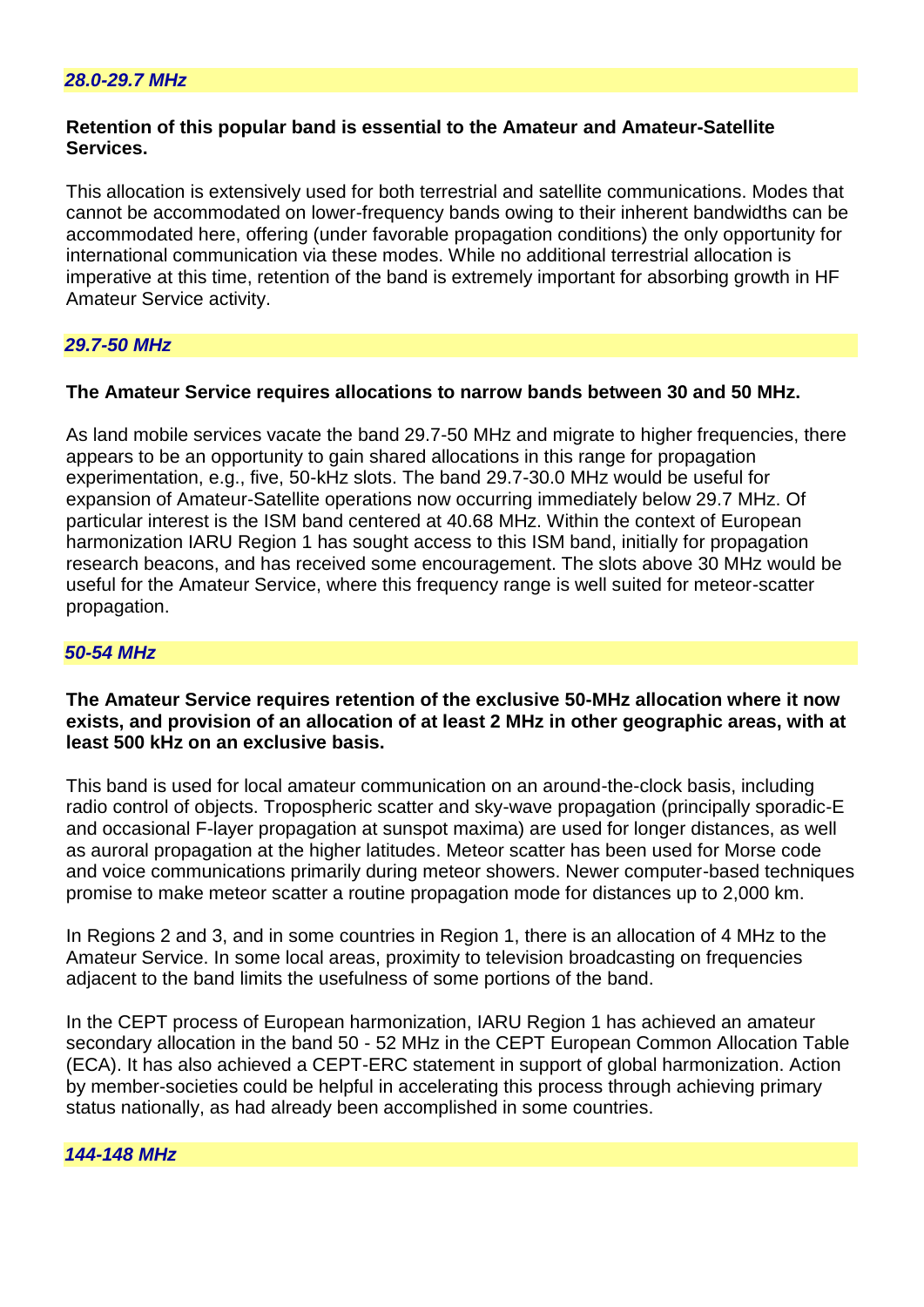#### **The Amateur and Amateur-Satellite Service seek retention of 144-146 MHz as a worldwide exclusive allocation, with elimination of the existing footnotes that allow operation by other services in some countries; and retention of 146-148 MHz in Regions 2 and 3.**

The 144-MHz allocation is very heavily used by amateur stations throughout the world, employing a variety of modes of emission. The band supports extensive terrestrial voice and data networks, as well as a number of low-Earth-orbit amateur satellites. In many of the more populous areas, occupancy is so heavy that additional stations and new uses of the band cannot be accommodated satisfactorily. Experimentation such as Earth-Moon-Earth (EME) communication is very popular in this band because of the relative absence of natural and manmade noise and the relative ease with which sensitive receiving equipment can be placed into service and maintained. Amateurs have observed propagation phenomena in this band that previously were unknown or were believed to be extremely rare at this order of frequency.

Once thought to be safe against commercial encroachment, except for some illegal use in certain countries, this band has been named a "candidate band" for possible allocation on a shared basis to commercial low-Earth-orbit (LEO) satellites in the mobile-satellite service (MSS). The IARU strongly opposes this and any other sharing, which would severely restrict opportunities for future amateur use of the band. The exclusivity of this band has also been confirmed by the 42 CEPT countries in the ECA.

#### *220-225 MHz*

**Retention of 220-225 MHz as a primary, shared amateur band is vital to the amateurs in Region 2, and would be desirable in Regions 1 and 3 to alleviate congestion in other bands.** 

The characteristics of the band 220-225 MHz are similar to those of the band 144-148 MHz. However, because the band 144-148 MHz is overcrowded in many areas, the 220-MHz band provides the only opportunity for the use of relatively broadband emissions by the Amateur Service in a primary VHF allocation. Wide bandwidths are required for efficient transmission of data at rapid rates, and for efficient time sharing of channels. Where allocated, the band is the best solution for the overcrowding of the amateur band 144-148 MHz. Some characteristics of the band 220-225 MHz are unique; for example, radio amateurs have observed the only recorded instances of sporadic-E propagation at this frequency.

#### *420-450 MHz*

**The amateur services require the establishment of the band 430-440 MHz as a worldwide exclusive band, with continued sharing of 420-430 MHz and 440-450 MHz where now permitted. In addition, the deletion from the Radio Regulations of footnotes for fixed and mobile operation in some countries in the band 430-440 MHz is sought.** 

This band is particularly important to the amateur services. It is the lowest frequency band in which amateurs can use conventional fast-scan television (6M00C3F emission), and other emissions with similar bandwidths. The band provides reliable local voice and data communication while at the same time affording opportunities for experimentation with various forms of tropospheric propagation and with Earth-Moon-Earth (EME) communication.

The Amateur-Satellite Service relies heavily on the subband 435-438 MHz, which presently is the only space-to-Earth amateur allocation between 146 MHz and 2.4 GHz. Because of the crowding of the existing band 435-438 MHz with unmanned amateur satellites and manned space stations, it is desirable to expand the band to 435-440 MHz when possible.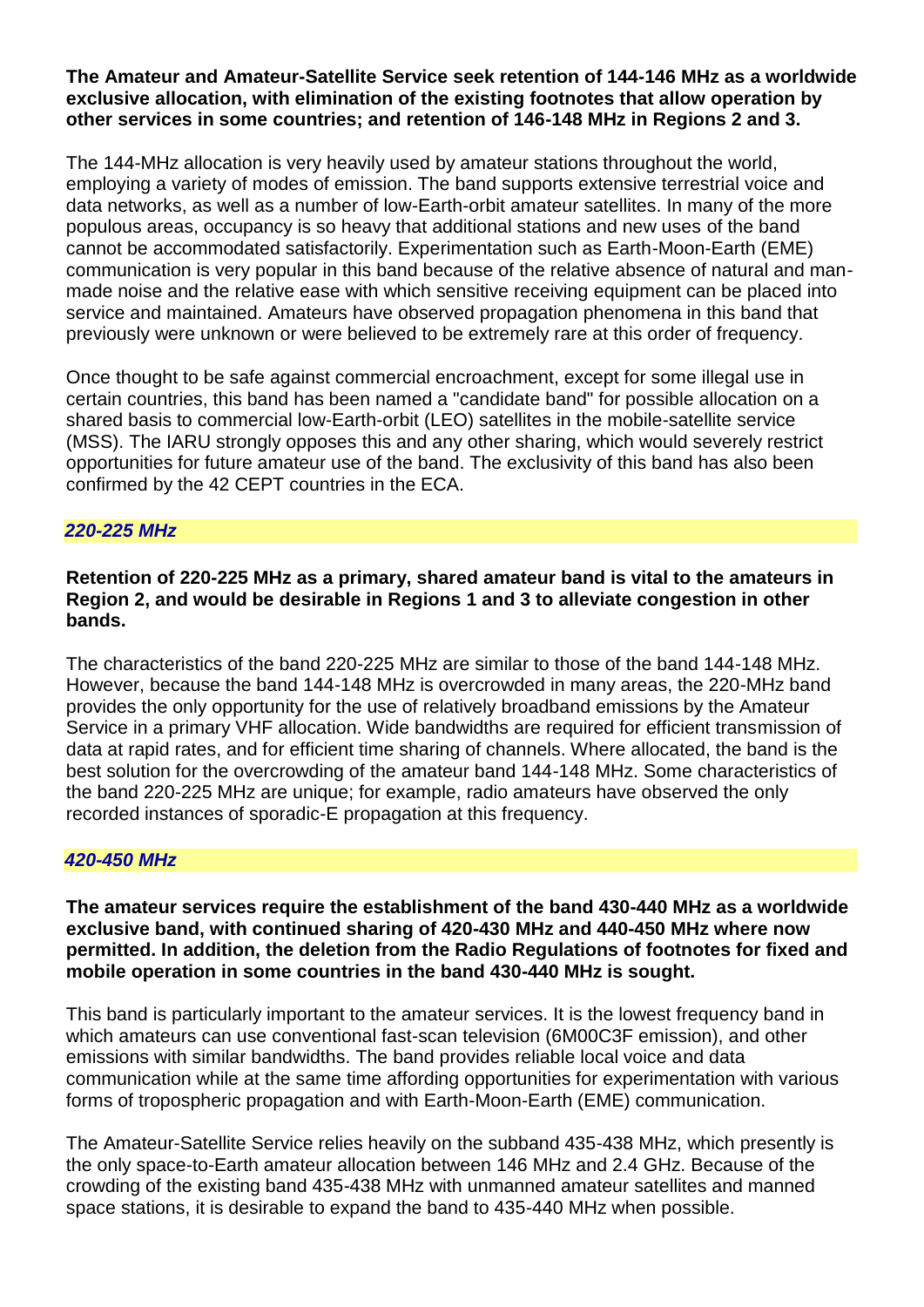Because amateurs pursue so many different operating interests in this band, they must observe voluntary sharing arrangements among themselves based on frequency, time, and geography. Highly directive antenna arrays are practical for many applications, and facilitate sharing. However, sharing with other services can impose additional constraints that may severely limit amateur operation, depending on the nature of the other service. To facilitate international communication and experimentation, it is extremely desirable for both the Amateur and the Amateur-Satellite Service in all countries to have access to common, exclusive frequency allocations, free of interference from other services and from constraints designed to protect other services from interference. The introduction of additional low-power (unlicensed) SRDS transmitters around 433 MHz should be opposed.

Parts of the band have already been studied as MSS candidate bands for allocation at several recent WRCs. Administrations have objected to such use as being incompatible with government radiolocation operations in the band 420-450 MHz.

In preparation for WRC-2000, even though the item is no longer on the agenda for this conference, the band 420-470 MHz is being studied in an attempt to accommodate the stated requirement of the earth exploration-satellite service (active) for up to 6 MHz of spectrum for spaceborne sensors capable of penetrating the canopy of forests. The IARU is participating in this work. Preliminary studies indicate that this use would be incompatible with existing and planned amateur and (particularly) amateur-satellite operations.

## **Frequencies between 450 MHz and 24 GHz**

Between 450 MHz and 24 GHz, amateur allocations have evolved in the following manner. The 1947 Atlantic City Conference adopted worldwide, exclusive allocations for the Amateur Service in the bands 1215-1300 MHz, 2300-2450 MHz (shared in part with ISM), 5650-5850 MHz (shared with ISM), and 10-10.5 GHz, and exclusive allocations in Region 2 in the band 3300- 3500 MHz and the band 5850-5925 MHz.

Subsequently, the radiolocation service was introduced into these bands and the Amateur Service was made secondary. Additional satellite and terrestrial sharing partners were introduced at subsequent WARCs. The band 1215-1300 MHz was narrowed to 1240-1300 MHz. The Amateur-Satellite Service gained access, on a non-interference or secondary basis, to portions of each of these bands. A new Region 2 secondary allocation in the band 902-928 MHz was added.

Thus, while radio amateurs continue to have access to this portion of the spectrum, the international Table of Frequency Allocations between 450 MHz and 24 GHz does not provide automatically for common worldwide allocations for amateur uses, unlike the frequencies below and above this range.

#### *902-928 MHz*

#### **The Amateur Service seeks retention of the band 902-928 MHz in Region 2 and upgrading the sub-band 902-905 MHz to primary status.**

This band is available only in Region 2. It is used for industrial, scientific and medical (ISM) applications and is shared with other services (FIXED, Mobile except aeronautical and Radiolocation). While there are sharing problems in some locations, the band is a valuable resource, where available.

*1240-1300 MHz*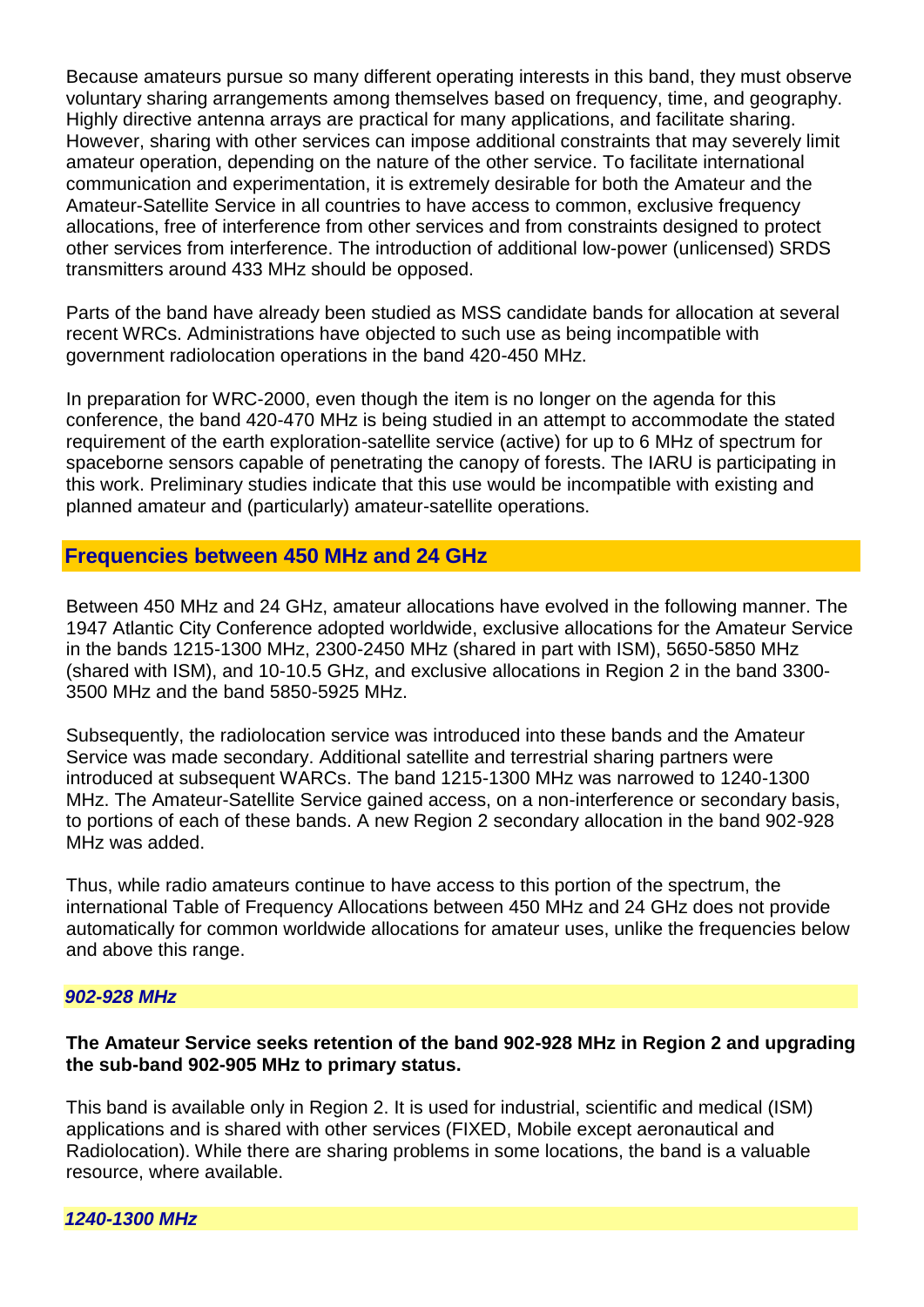#### **The Amateur Service seeks retention of the band 1240-1300 MHz and upgrading the 1260- 1300 MHz segment to primary status. The Amateur-Satellite Service seeks retention of the band 1260-1270 MHz and deletion of the "Earth-to-space only" restriction.**

The global navigation-satellite service (GNSS) has expressed interest in the band 1240-1260 MHz, although the primary candidate for a new civil Global Positioning System (GPS) frequency is 1176.45 MHz. Another candidate frequency, 1250 MHz, could affect amateur use of the band 1240-1260 MHz.

#### *2300-2450 MHz*

#### **The Amateur Service requires retention of access to the band 2300-2450 MHz and upgrading where possible the band 2390-2450 MHz to primary status, and the Amateur-Satellite Service requires retention of the band 2400-2450 MHz.**

The band 2300-2450 MHz is allocated to the Amateur Service on a secondary basis in all three Regions. Actions by WARC-92 and certain administrations in their domestic allocations have reduced the amount of spectrum within this band available to the Amateur Service. Also, some administrations have permitted (unlicensed) low-power devices to operate in this band. The band segment 2400-2450 is used for industrial, scientific and medical (ISM) applications.

The USA administration has upgraded the Amateur Service allocation to primary status in the bands 2390-2400 MHz and 2402-2417 MHz. The Radio Amateurs of Canada (RAC) is seeking similar upgrades.

#### *3300-3500 MHz*

**The Amateur Service seeks the retention of the secondary allocations of the band 3300- 3500 MHz in Regions 2 and 3, and a secondary allocation of the band 3400-3500 MHz throughout Region 1. Further, the Amateur Service seeks upgrading the allocation status of the sub-band 3400-3410 MHz to primary. The Amateur-Satellite Service seeks to retain its bi-directional (Earth-to-space and space-to-Earth) allocation of the band 3400-3410 MHz in Regions 2 and 3, and to expand this allocation to Region 1.** 

CEPT DSI Phase I established an Amateur Service secondary allocation at 3400-3500 MHz. In addition, the following footnote was adopted by the CEPT (numbering of CEPT footnotes is subject to change):

**EU17:** In the sub-bands 3400-3410 MHz, 5660-5670 MHz, 10.36-10.37 GHz and 10.45- 10.46 GHz the amateur service operates on a secondary basis. In making assignments to other services, CEPT administrations are requested wherever possible to maintain these sub-bands in such a way as to facilitate the reception of amateur emissions with minimal power flux densities.

In effect, EU17 encourages administrations to afford some consideration to amateur weaksignal operations in the band sub-band 3400-3410 MHz, among others.

There is a major effort by the telecommunications industry to promote the band 3400-3650 MHz for fixed wireless access (FWA) applications, which could affect amateur uses of the band. Radiolocation interests oppose FWA applications of this band.

#### *5650-5925 MHz*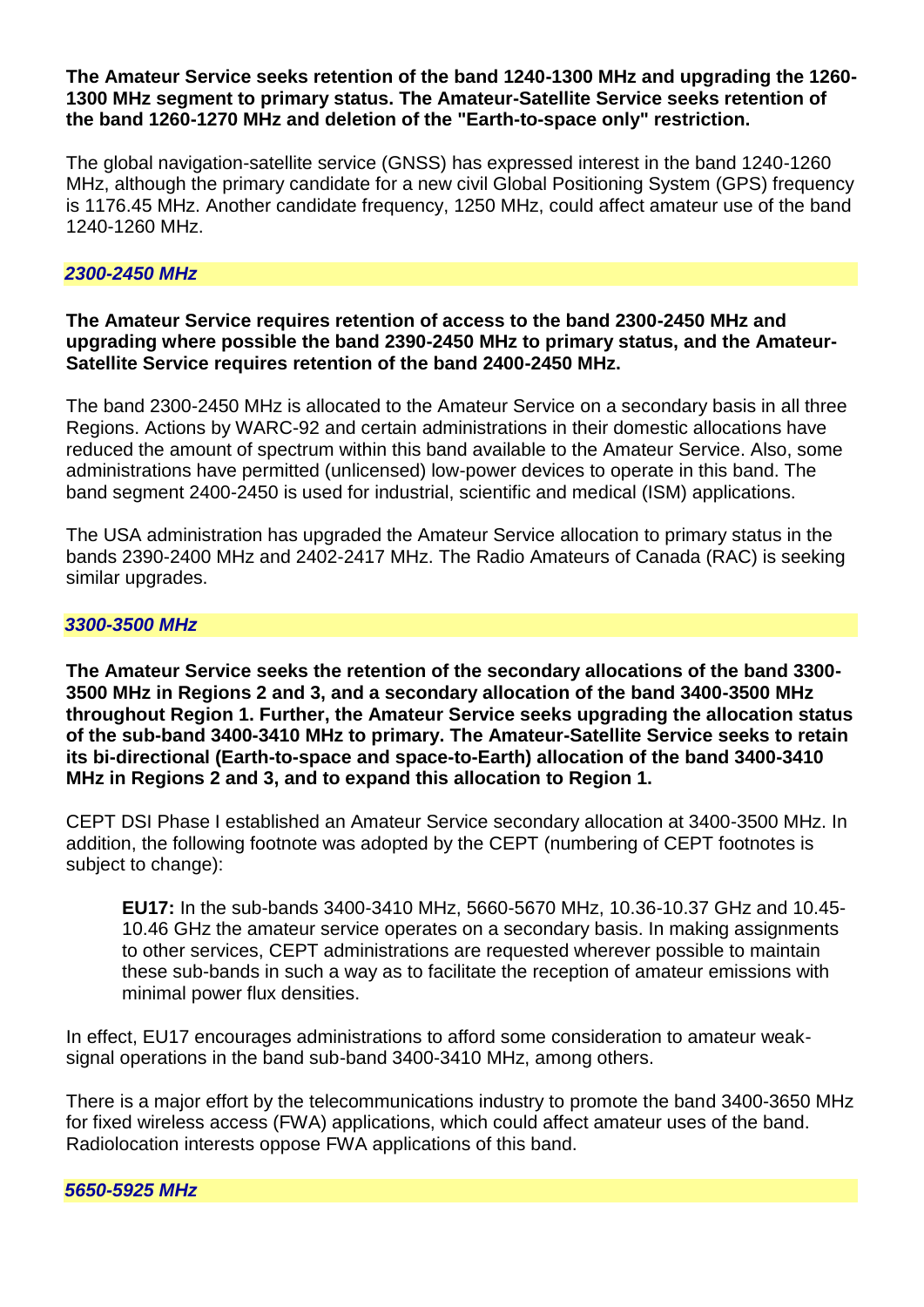**The Amateur Service seeks the retention of at least secondary allocations of the band 5650-5850 MHz in all Regions and upgrade to primary status in the bands 5650-5670 MHz and 5830-5850 MHz. The Amateur Service seeks the retention of the band 5850-5925 MHz on a secondary basis in Region 2.** 

**The Amateur-Satellite Service seeks to retain access to the band 5650-5670 MHz in the Earth-to-space direction and 5830-5850 MHz in the space-to-Earth direction.** 

(See CEPT footnote [EU17,](http://www.iaru.org/ac-spec.html#eu17) above, as it applies to the band 5660-5670 MHz.)

An additional CEPT footnote applies:

**EU23:** In the sub-bands 5660-5670 MHz (Earth to space), 5830-5850 MHz (space to Earth) and 10.45-10.50 GHz the amateur-satellite service operates on a secondary and non interference basis to other services. In making assignments to other services, CEPT administrations are requested wherever possible to maintain these allocations in such a way as to facilitate the reception of amateur emissions with minimal power flux densities.

At the present time, 5760-5762 MHz is the segment used for amateur weak-signal work.

#### *10-10.5 GHz*

**The Amateur Service seeks to retain at least secondary allocation status in the band 10- 10.5 GHz and an upgrade to primary status the sub-band 10.35-10.45 GHz. The Amateur-Satellite Service seeks to retain access to the band 10.45-10.5 GHz and upgrade its status to primary.** 

(See CEPT footnotes **EU17** and **EU23**, above.)

#### **Frequencies between 24 and 275 GHz**

In the range 24-275 GHz, the general pattern is for a narrow, exclusive allocation to the two Amateur Services to be adjacent to a wider allocation shared with other services. This pattern allows amateurs worldwide to pursue their experimental activities within a common frequency allocation, while providing administrations with the flexibility to tailor the width of the amateur allocation and the conditions of sharing in the light of national requirements.

Radio astronomers and other passive science services have developed new spectrum requirements that take into account certain spectral lines (frequencies related to specific elements) and absorption windows (frequencies that are more transparent to radio signals than those above and below). WRC-2000 is scheduled to consider some reallocations to accommodate these requirements.

**The Amateur Services seek to retain all primary and secondary allocations in the band 47-275 MHz and will consider shifting of allocations to meet the requirements of other services without disadvantaging the Amateur Services. The ratio of primary to secondary should remain at least the same. Atmospheric attenuation in any new bands should not be greater than in the existing allocations.** 

#### *24-24.05 GHz*

**The Amateur Services seek to retain their primary allocations in the band 24-24.05 GHz.**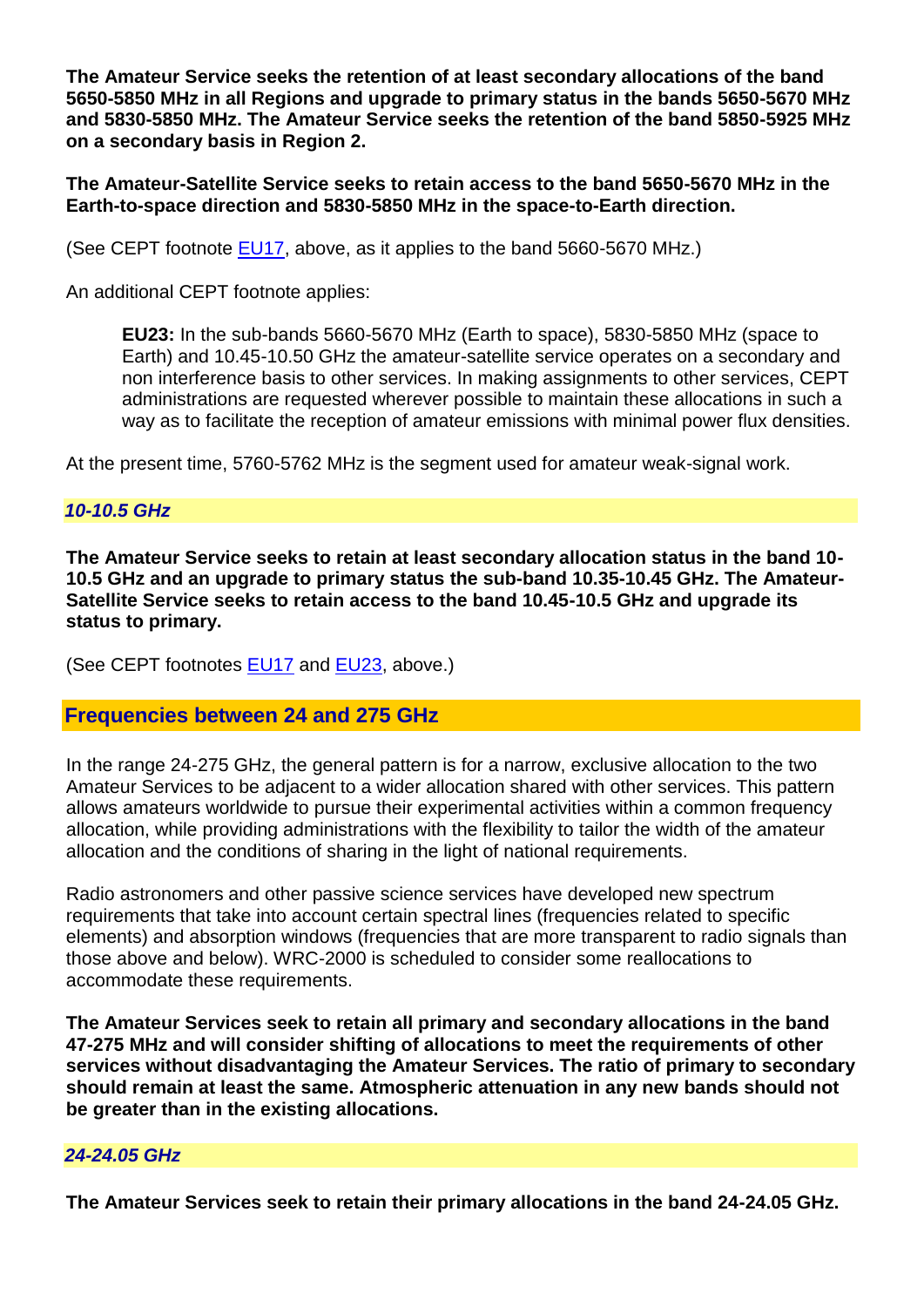#### **The Amateur Service seeks to retain its secondary allocation in the band 24.05-24.25 GHz.**

Consideration should be given to shifting the ISM center frequency from 24.125 to 24.15 and make the ISM band 200 MHz wide instead of 250 MHz, to clear the band 24-24.05 for amateur development.

## *47-47.2 GHz*

**The Amateur Services seek to retain their primary allocations in the band 47-47.2 GHz.** 

#### *75.5-76 GHz*

**The Amateur Services seek to retain their primary allocations in the band 75.5-76 GHz.** 

#### *76-81 GHz*

**The Amateur Services seek to retain at least their secondary allocations in the band 76- 81 GHz and to upgrade these allocations to primary status.** 

Automotive collision-avoidance radars are now using the band 76-77 GHz. In recognition thereof, the USA administration has suspended authority for amateurs to use the band 76-77 GHz pending further study. To offset any potential impact on Amateur Service operations resulting from this suspension, the administration established a co-primary allocation in the band 77.5-78 GHz for the Amateur Services.

#### *119.98-120.02 GHz*

**The Amateur Services seek to retain at least their secondary allocations in the band 119.98-120.02 GHz, upgrade these allocations to primary and expand the band if possible.** 

#### *142-144 GHz*

**The Amateur Services seek to retain their primary allocations in the band 142-144 GHz.** 

#### *144-149 GHz*

**The Amateur Services seek to retain at least their secondary allocations in the band 144- 149 GHz and to upgrade them to primary status.** 

#### *241-248 GHz*

**The Amateur Services seek to retain their secondary allocations in the band 241-248 GHz and upgrade them to primary status.** 

#### *248-250 GHz*